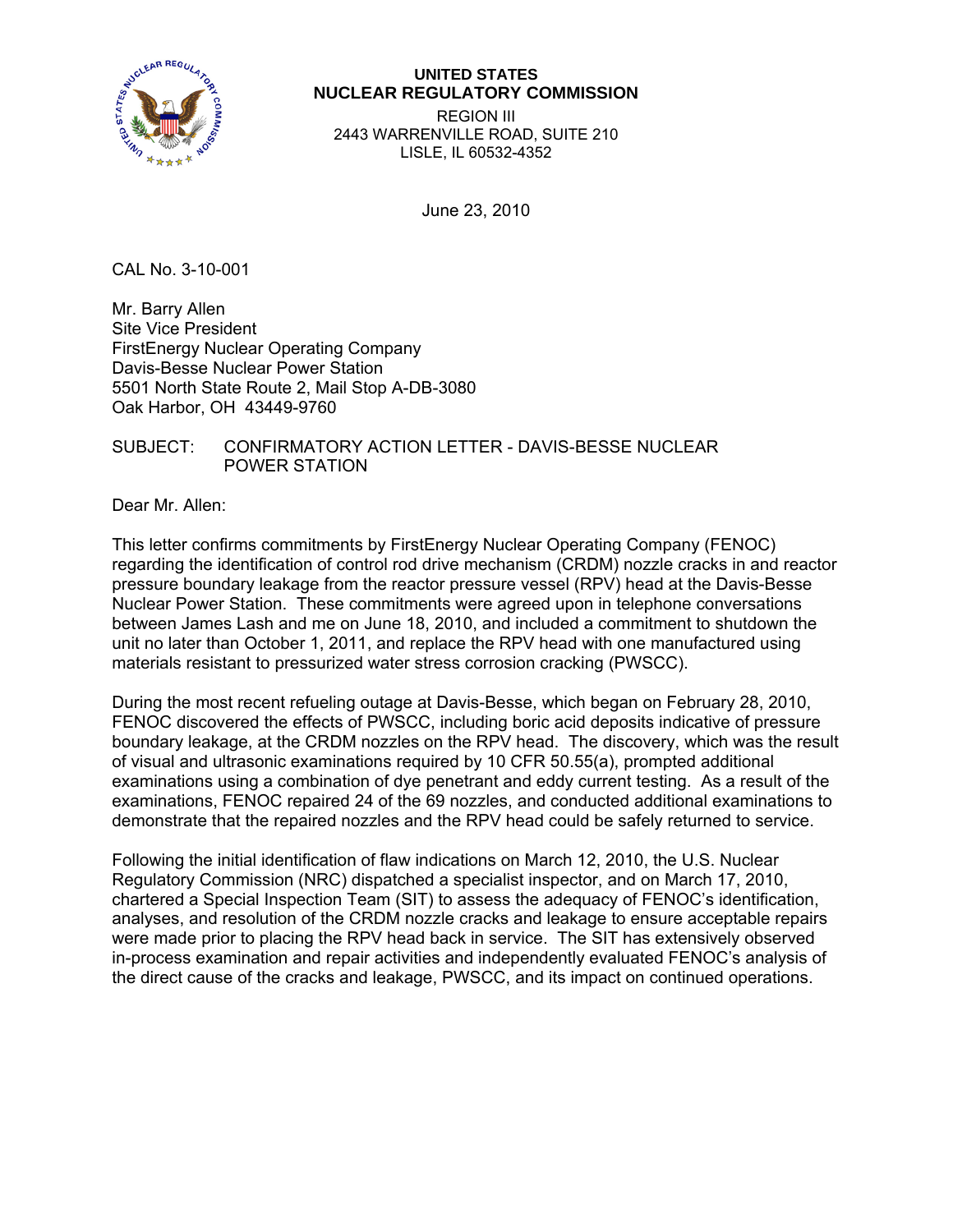The NRC also conducted a public meeting with you and members of your organization on June 3, 2010, to collect information regarding the results of your RPV head examinations, the extent of your completed repairs, and your rationale regarding acceptability of the head for

continued service. The summary of that meeting, including the slides used for NRC and FENOC's respective presentations, can be found at the NRC's Agencywide Documents Access and Management System (ADAMS) Accession Numbers ML101610792 and ML101540031.

The NRC continued to question whether the number of nozzles affected, coupled with the relatively short period of time the current RPV head has been in service, was consistent with identified industry experience. Given the observed phenomena, the NRC staff was concerned that some uncertainty remained with respect to crack initiation and rate of growth for the current Davis-Besse RPV head and whether there would be a low probability of leakage once the repaired head was placed back in service, specifically during the later portion of the planned operating cycle length.

Subsequently, FENOC documented commitments in a June 11, 2010, letter (ML101650688) to the NRC, intended to provide additional assurance that the plant would continue to operate safely following the return of the current RPV head to service. Following discussions between FENOC and the NRC regarding the details of these commitments, particularly the proposed analytical evaluations and their impact on the length of the operating cycle, you committed to the actions described in the enclosure to this (our) letter in lieu of those proposed in your June 11, 2010, letter. Of note, is your commitment to voluntarily shut down Davis-Besse no later than October 1, 2011, to replace the RPV head. We acknowledge that you have provided the documentation, requested in Confirmatory Action Letter Item 1 to the SIT, and we await your written confirmation that this commitment item has been completed.

Pursuant to Section 182 of the Atomic Energy Act, 42 U.S.C. 2232, you are required to: 1) notify me immediately if your understanding differs from that set forth above; 2) notify me if for any reason you cannot complete the actions and commitments contained in the enclosure to this letter within the specified schedule and advise me in writing of your modified schedule in advance of the change; and 3) notify me in writing when you have completed the actions and commitments addressed in this Confirmatory Action Letter.

Based on observations, evaluations, and conclusions from our ongoing special inspection, our evaluation of your bases for determining that the current RPV head is acceptable for return to service, and the commitments described in the enclosure to this letter, we have determined that the RPV head is acceptable for continued operations through October 1, 2011. Specifically:

1. Your examinations were sufficient to identify appropriate nozzles for repair. The final repairs met regulatory requirements and provided for appropriate structural integrity and a reasonable assurance of low probability of leakage. In particular, our SIT has directly observed a substantive portion of the examination and repair activities and evaluated the results, and your staff adequately addressed pertinent safety issues raised by the SIT inspectors. The NRC also had a national laboratory conduct independent reviews of selected examination results to verify the licensee's conclusions.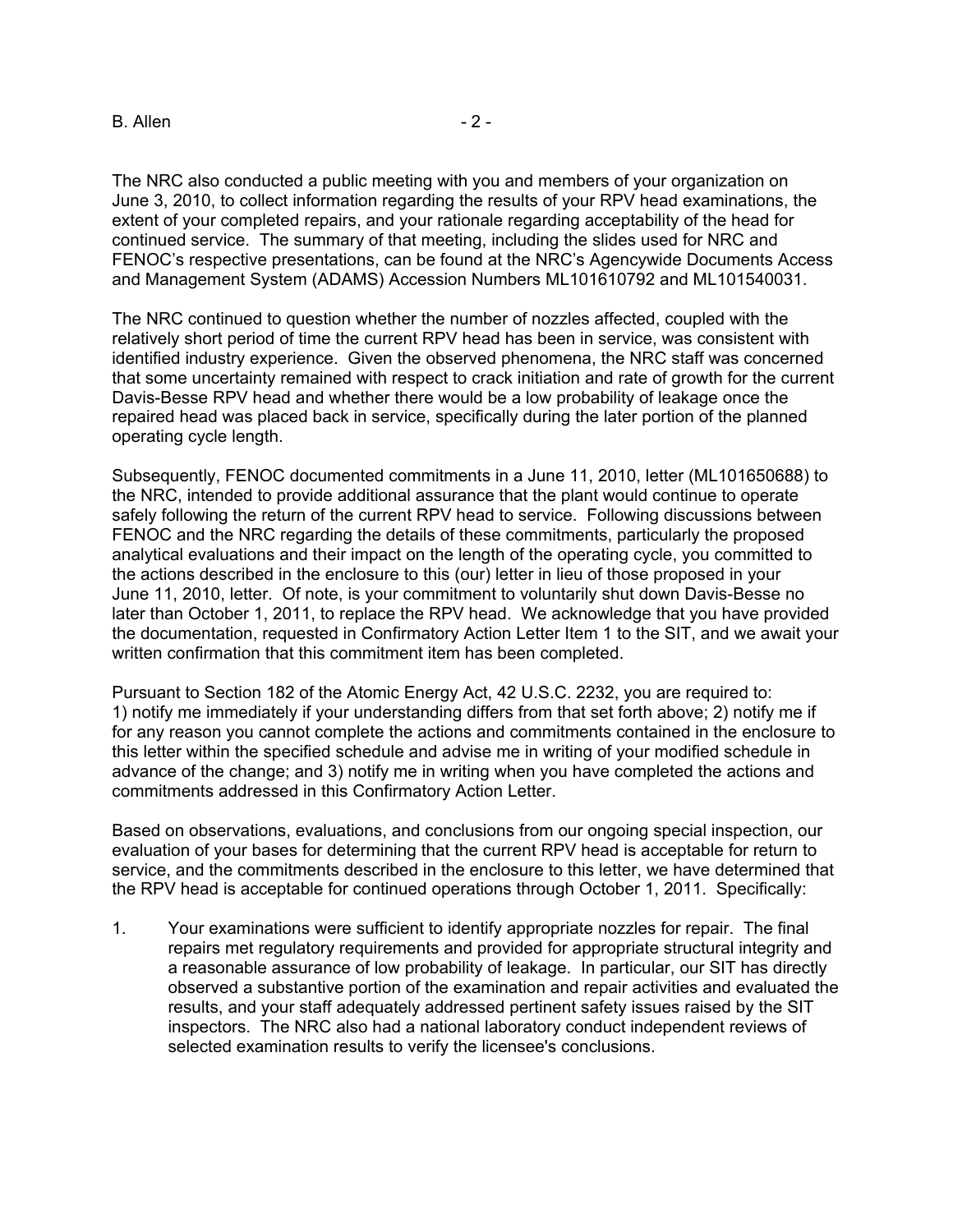B. Allen - 3 -

monitoring program.

- 2. Based on an independent and conservative NRC evaluation of crack growth rate, we have concluded that there exists reasonable assurance for a low probability of leakage through at least October 1, 2011, when you have committed to shut down the unit to replace the RPV head. This commitment sufficiently addresses our concern regarding uncertainties in crack initiation and rate of growth that impacted the later portion of the planned operating cycle length. Furthermore, enhancements to your reactor coolant system leakage monitoring program, which is the subject of Item 3 in the enclosure, provide additional confidence that significant reactor coolant leakage that could challenge the structural integrity of the RPV head will not occur. Also, our resident inspectors will continue their routine monitoring of the results of your reactor coolant system leakage monitoring program. This monitoring provides the NRC with early indications should any significant increases be identified through your leakage
- 3. There exists reasonable assurance that cracks that may develop during this time will not lead to CRDM nozzle ejection. In order for nozzle ejection to occur, cracks would have to form and propagate circumferentially (around the cylindrical nozzle) to a significant extent. The examination results from the current outage indicate that only two nozzles had developed circumferentially oriented cracks, with a relatively small extent. These cracks would not have challenged the head's structural integrity. The cracks in the remaining identified nozzles were characterized as axial (along the length of the nozzle) in nature, which can cause leakage, but will not directly challenge the structural integrity of the RPV head.

Issuance of this Confirmatory Action Letter does not preclude issuance of an Order formalizing the above commitments or requiring other actions on the part of the licensee, nor does it preclude the NRC from taking enforcement action for violations of NRC requirements that may have prompted the issuance of this letter. Failure to meet the commitments in a Confirmatory Action Letter may result in an order if the licensee's performance, as demonstrated by the failure to meet Confirmatory Action Letter commitments, does not provide reasonable assurance that the NRC can rely on the licensee to meet the NRC's requirements and protect public health and safety or the common defense and security.

As of the date of the issuance of this letter, NRC inspections remain in progress through the efforts of the SIT. The SIT continues to independently assess FENOC's evaluation of the root and contributing causes of the cracks and leakage and associated corrective actions. At the completion of the special inspection, the NRC will conduct a public exit meeting in the vicinity of Davis-Besse to present the inspection results. In addition, the NRC will continue to monitor and inspect any future actions relative to Davis-Besse's RPV head replacement project.

In accordance with 10 CFR 2.390 of the NRC's "Rules of Practice," a copy of this letter, its enclosure, and your response will be made available electronically for public inspection in the NRC Public Document Room or Publicly Available Records System (PARS) component of NRC's document system (ADAMS). ADAMS is accessible from the NRC website at http://www.nrc.gov/reading-rm/adams.html (the Public Electronic Reading Room). To the extent possible, your response should not include any personal privacy, proprietary, or safeguards information so that it can be made available to the Public without redaction. If personal privacy or proprietary information is necessary to provide an acceptable response, then please provide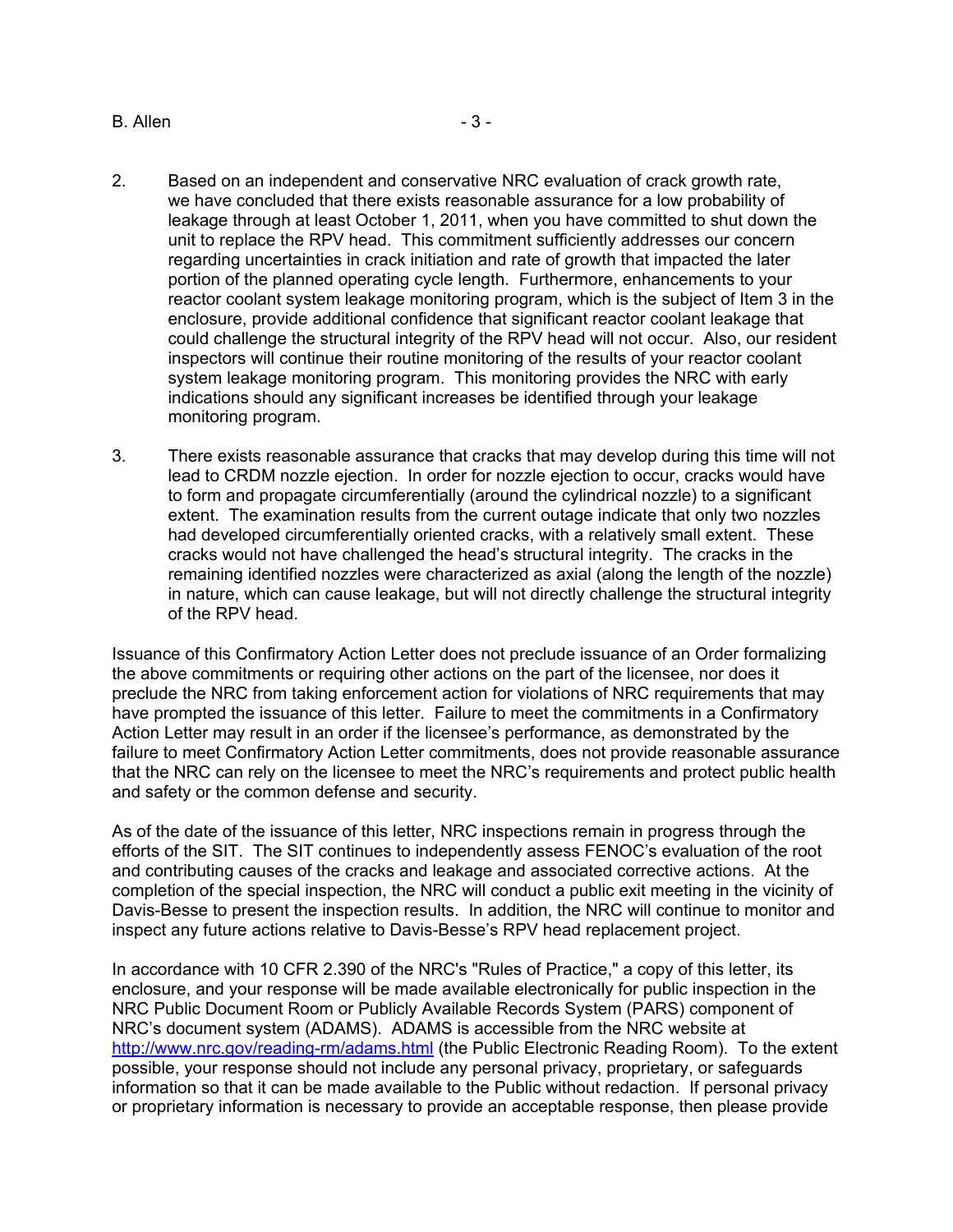$B.$  Allen  $-4-$ 

a bracketed copy of your response that identifies the information that should be protected and a redacted copy of your response that deletes such information. If you request withholding of such material, you must specifically identify the portions of your response that you seek to have withheld and provide in detail the bases for your claim of withholding (e.g., explain why the disclosure of information will create an unwarranted invasion of personal privacy or provide the information required by 10 CFR 2.390(b) to support a request for withholding confidential commercial or financial information). If safeguards information is necessary to provide an acceptable response, please provide the level of protection described in 10 CFR 73.21.

Sincerely,

*/RA/* 

Mark A. Satorius Regional Administrator

Docket No. 50-346 License No. NPF-3

Enclosure: As stated

cc w/encl: Distribution via ListServe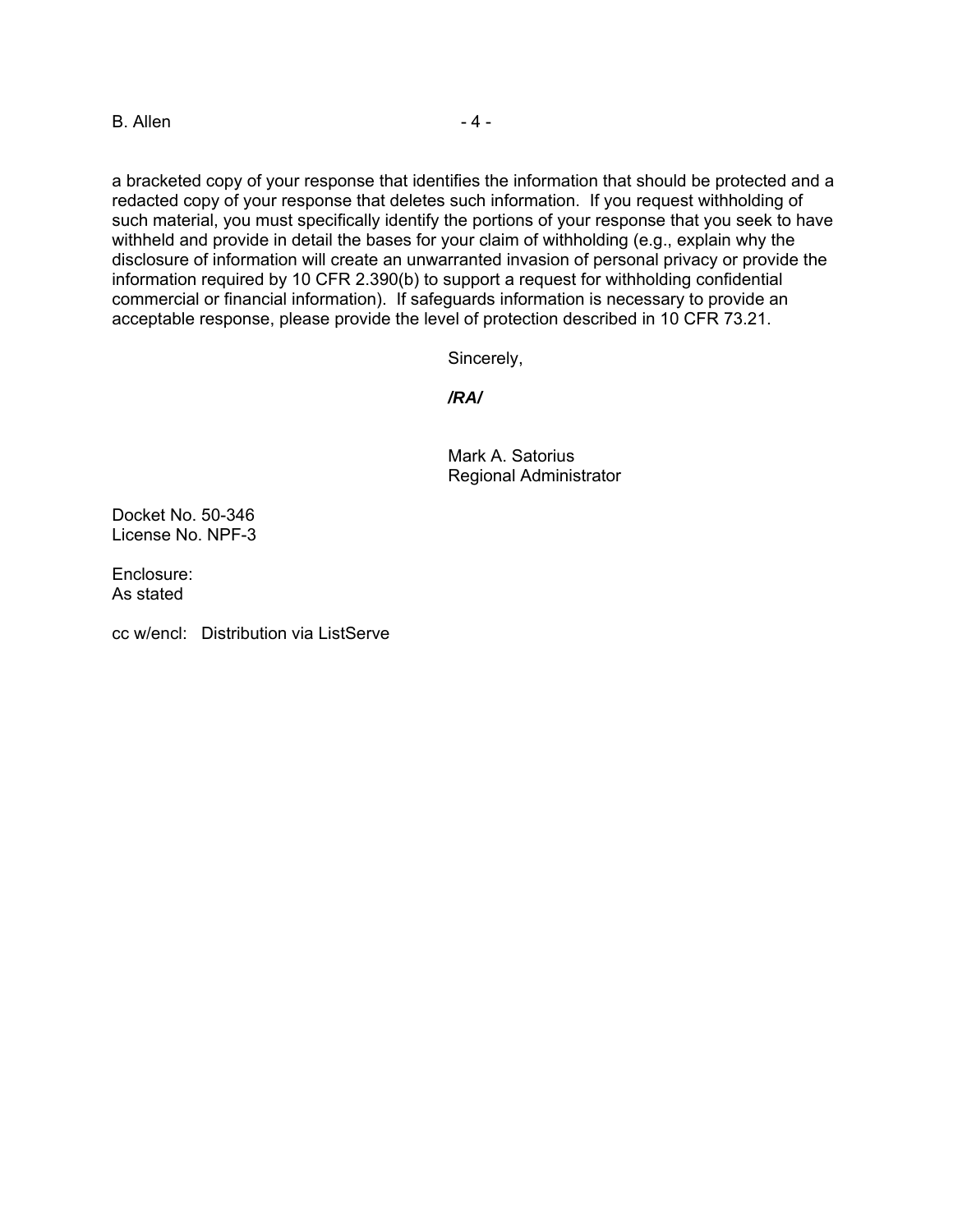## **Confirmatory Action Letter Commitments**

- 1. Provide to the NRC, in writing, the results of the Reinspection Years (RIY) calculation for Operating Cycle 17 performed in accordance with American Society of Mechanical Engineers (ASME) Code Case N-729-1 based on calculated RPV Head temperatures. Due prior to plant restart (Mode 2).
- 2. Upon completion of destructive examination of the CRDM Nozzle ring samples removed from nozzles #4 and #10, quarantine one untested minimum full-length 90 degree sample, and turn over ownership to the NRC. Quarantine the sample immediately until arrangements can be made to transport the sample to an independent laboratory selected by the NRC.
- 3. Beginning with reactor startup (Mode 2) and until RPV head replacement, upon reaching Action Level 3 of EN-DP-01171, "Engineering Implementation of the RCS Integrated Leakage Program," the plant shall be shutdown in 30 days if RPV Head leakage cannot be ruled out. During subsequent shutdown as part of the containment inspection for RCS leakage, if RPV Head leakage cannot be ruled out a bare metal visual examination of the RPV head will be performed per applicable ASME Code Case and 10 CFR 50.55a(g)(6)(ii)(D).
- 4. The licensee has voluntarily elected to shut down the unit no later than October 1, 2011, and replace the RPV head.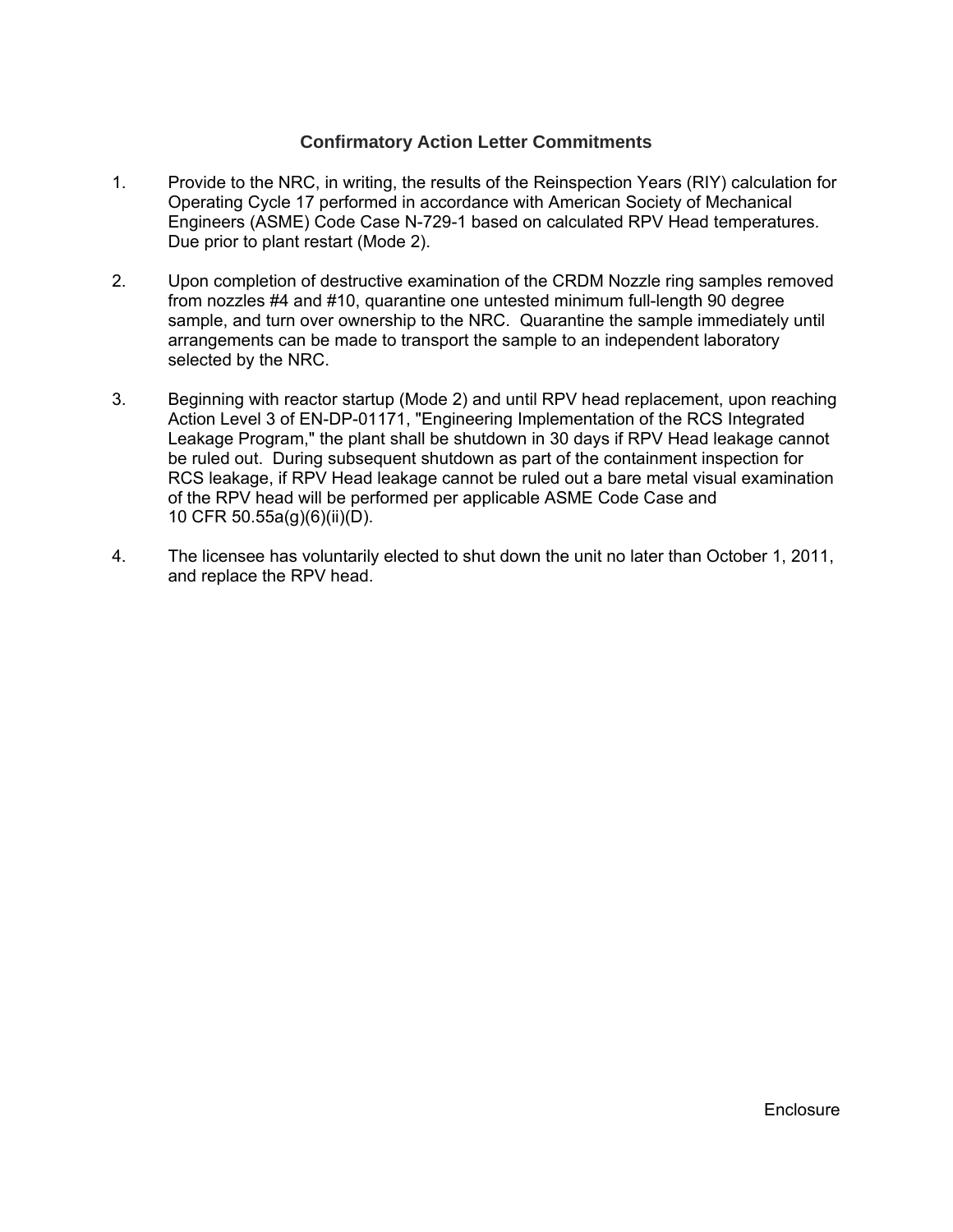B. Allen -4-

redacted copy of your response that deletes such information. If you request withholding of such material, you must specifically identify the portions of your response that you seek to have withheld and provide in detail the bases for your claim of withholding (e.g., explain why the disclosure of information will create an unwarranted invasion of personal privacy or provide the information required by 10 CFR 2.390(b) to support a request for withholding confidential commercial or financial information). If safeguards information is necessary to provide an acceptable response, please provide the level of protection described in 10 CFR 73.21.

Sincerely,

*/RA/* 

Mark A. Satorius Regional Administrator

Docket No. 50-346 License No. NPF-3

Enclosure: As stated

cc w/encl: Distribution via ListServe

DISTRIBUTION:

See next page

DOCUMENT NAME: G:\1-Secy\1-Work In Progress\Davis-Besse CAL.docx

□ Publicly Available □ Non-Publicly Available □ Sensitive □ Non-Sensitive **To receive a copy of this document, indicate in the concurrence box "C" = Copy without attach/encl "E" = Copy with attach/encl "N" = No copy** 

| <b>OFFICE</b> | <b>RIII</b>     |  | RIII                                     |  | <b>RIII</b>      |  | RIII                    |  |
|---------------|-----------------|--|------------------------------------------|--|------------------|--|-------------------------|--|
| <b>NAME</b>   | <b>JCameron</b> |  | <b>DHills</b>                            |  | ABoland          |  | <b>GShear for SWest</b> |  |
| DATE          | 06/22/10        |  | 06/22/10                                 |  | 06/22/10         |  | 06/22/10                |  |
| <b>OFFICE</b> | <b>RIII</b>     |  | <b>RIII</b>                              |  | <b>RIII</b>      |  | <b>RIII</b>             |  |
| <b>INAME</b>  | JHeck for SOrth |  | Per email from<br><b>BBoger - ELeeds</b> |  | <b>MSatorius</b> |  |                         |  |
| <b>IDATE</b>  | 06/22/10        |  | 06/23/10                                 |  | 06/22/10         |  |                         |  |

*OFFICIAL RECORD COPY*